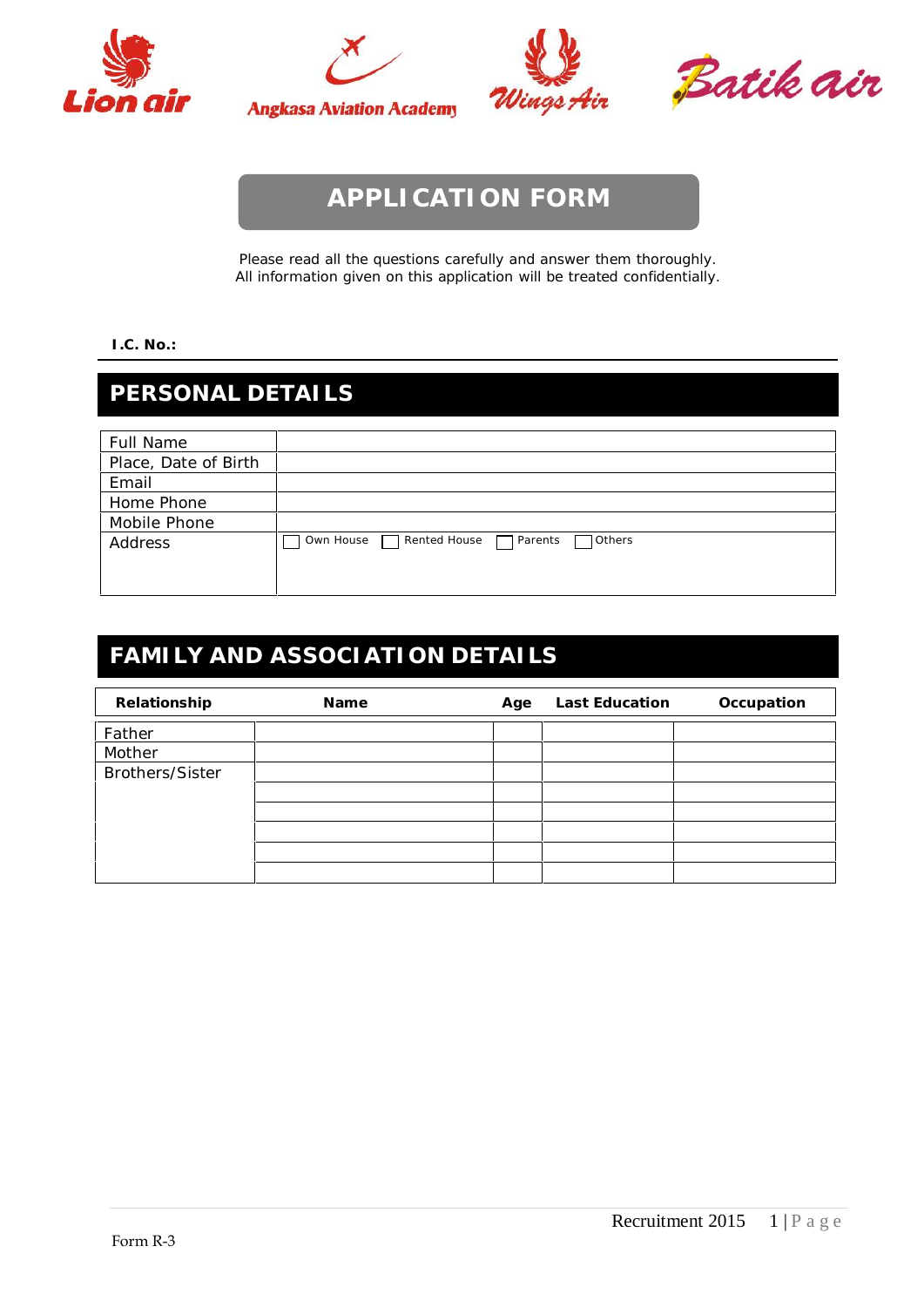

Is there any family or relatives working for PT Lion Group? If yes, please give details in table below:

| RELATIONSHIP | <b>NAME</b> | UNIT/DEPARTMENT | AREA/DISTRICT |
|--------------|-------------|-----------------|---------------|
|              |             |                 |               |
|              |             |                 |               |
|              |             |                 |               |

## **EDUCATIONAL BACKGROUND**

| $From - To$<br>(Year) | Name Schools, Colleges, Universities | Major | <b>GPA</b> |
|-----------------------|--------------------------------------|-------|------------|
|                       |                                      |       |            |
|                       |                                      |       |            |
|                       |                                      |       |            |
|                       |                                      |       |            |

#### **SKILLS** (Languages, Technical, Computer, etc)

| TYPE OF SKILLS | LEVEL OF PROFICIENCY |              |          |
|----------------|----------------------|--------------|----------|
|                | Basic                | Intermediate | Advanced |
|                | Basic                | Intermediate | Advanced |
|                | Basic                | Intermediate | Advanced |
|                | Basic                | Intermediate | Advanced |
|                | Basic                | Intermediate | Advanced |